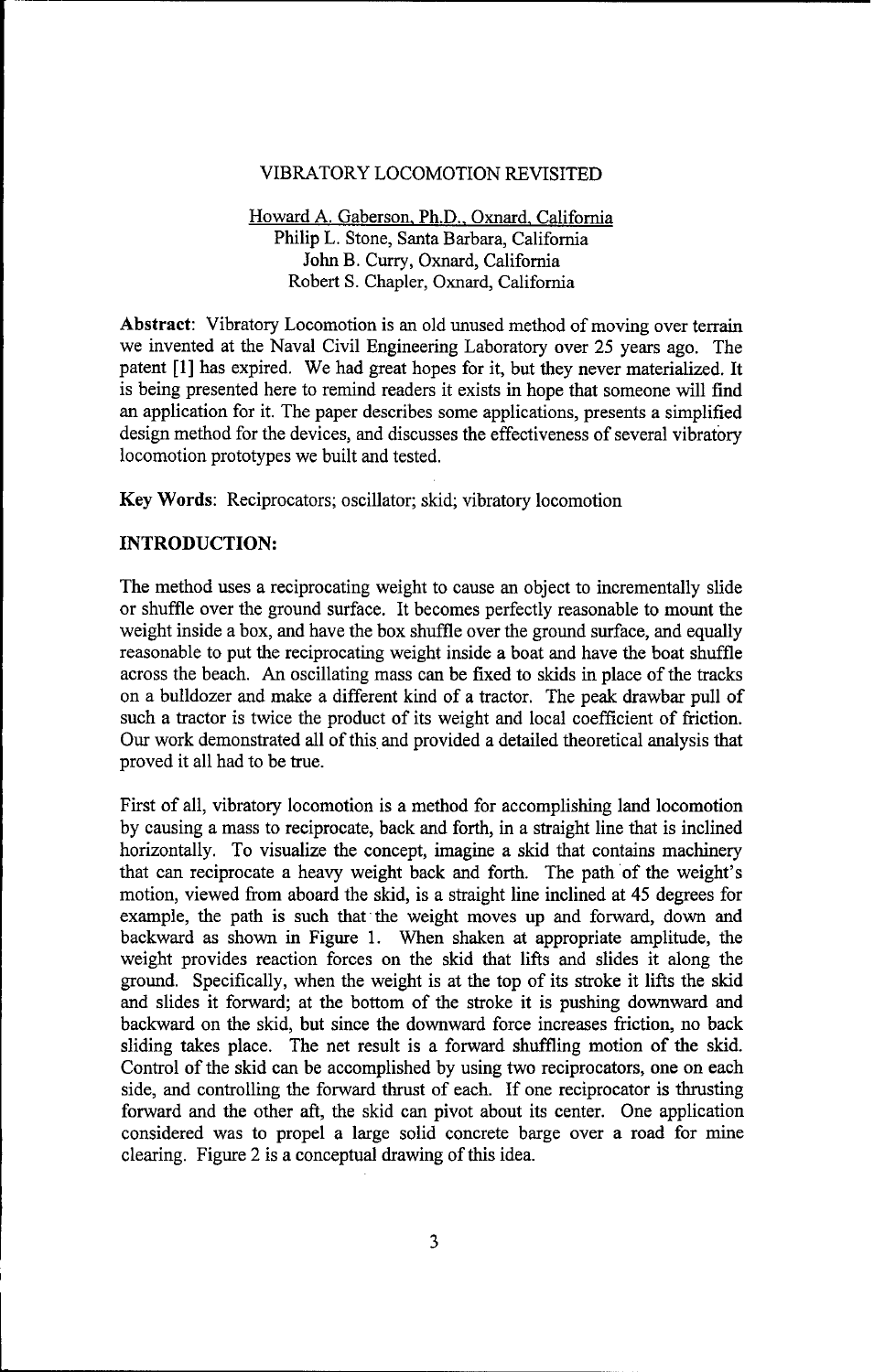

Figure **1.** The vibratory locomotion concept.



Figure 2. A massive concrete barge for mine clearing propelled by vibratory locomotion.

# **DEVICES** BUILT **AND TESTED:**

After we completed the theoretical analysis, which we'll discuss later, we designed and built several prototype models to test the locomotion and drawbar pull capabilities. The first was a rocker crank oscillator with a 100-pound weight shown in Figure 3. It worked well and was the test skid used to provide the data for the published theoretical study [2]. This skid was tested in the arctic at Point Barrow and performed quite well. We tested several bottom configurations and the smooth bottom worked best. A compressed air bin shaker vibrator shown in Figure 4 also powered this small skid. The idea of a heavy piston vibrating inside a cylinder made the concept very compact and safe, especially compared to counter rotating eccentrics which are convenient but dangerous.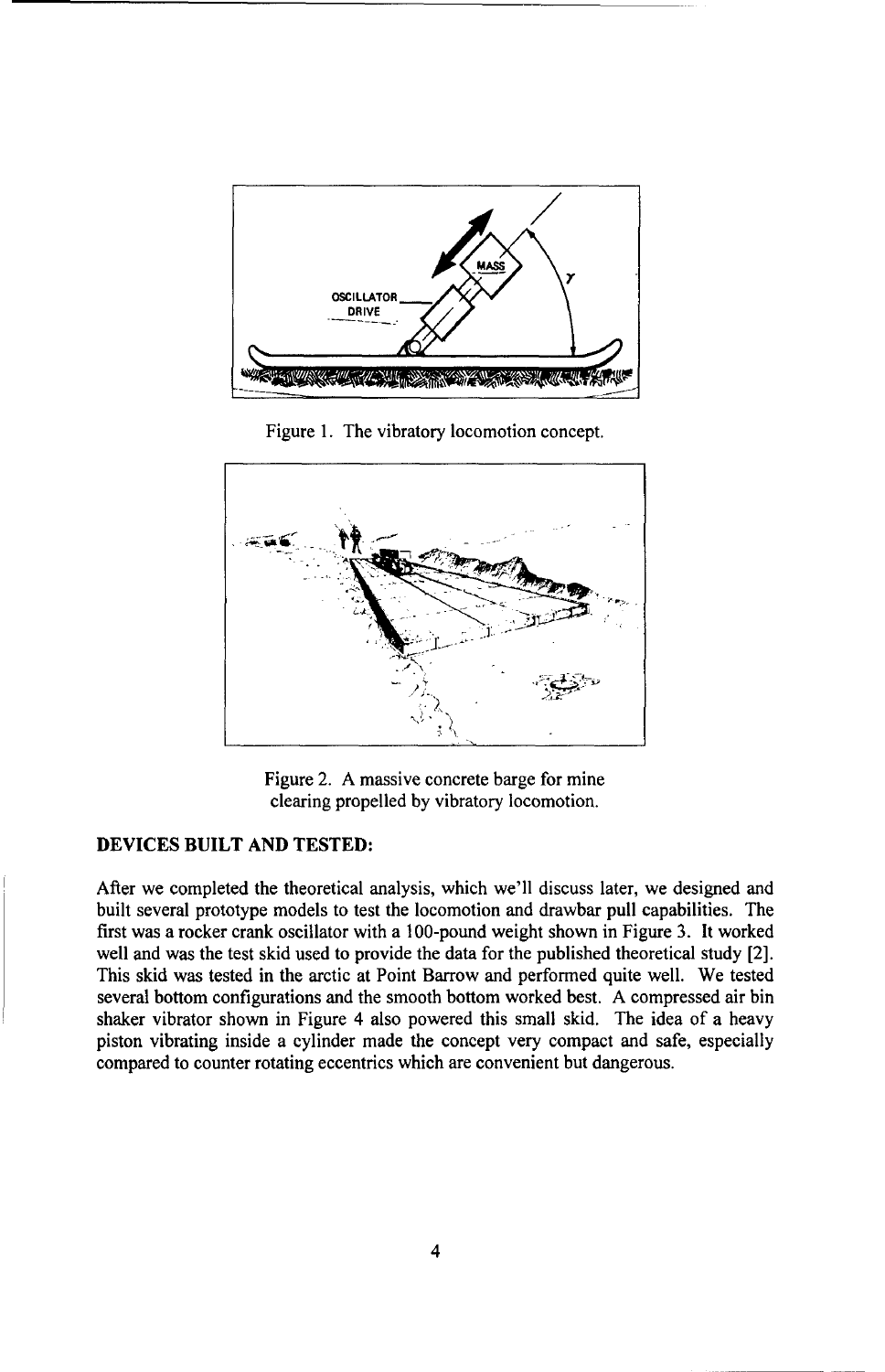



the small skid with various cleat bottom air vibrator to accomplish vibratory arrangements for snow testing. locomotion.

Figure 3. The crank rocker oscillator on Figure 4. A small skid with a compressed

We also built a large skid with a spring-supported platform (Figure 5). It was first powered by a resonant spring oscillator. A hydraulic motor rotated an eccentric weight to excite the resonant vibration, which smoothly propelled the large skid. Unlike the rocker crank oscillator it was easy to change the shake angle of the oscillator.



Figure 5. The large skid with a spring supported platform and a resonant spring oscillator. The engine powered a hydraulic pump to energize the hydraulic motor exciting the vibrating mass.

We also powered the big skid with our most versatile oscillator, a concentric shaft, counter-rotating eccentric oscillator with a phase or shake angle changer. A car differential was used to change the phase or shake angle (Figure 6). The oscillator on the skid is shown in Figure 7. The skid could climb modest hills and could tow a half-ton Navy pickup truck with its wheels locked. Once while touring the Navy Lab, a group of about 15 children was invited to climb aboard the skid for a ride, which they thoroughly enjoyed. The ungainly big skid made the 11 o'clock news nationwide one night. It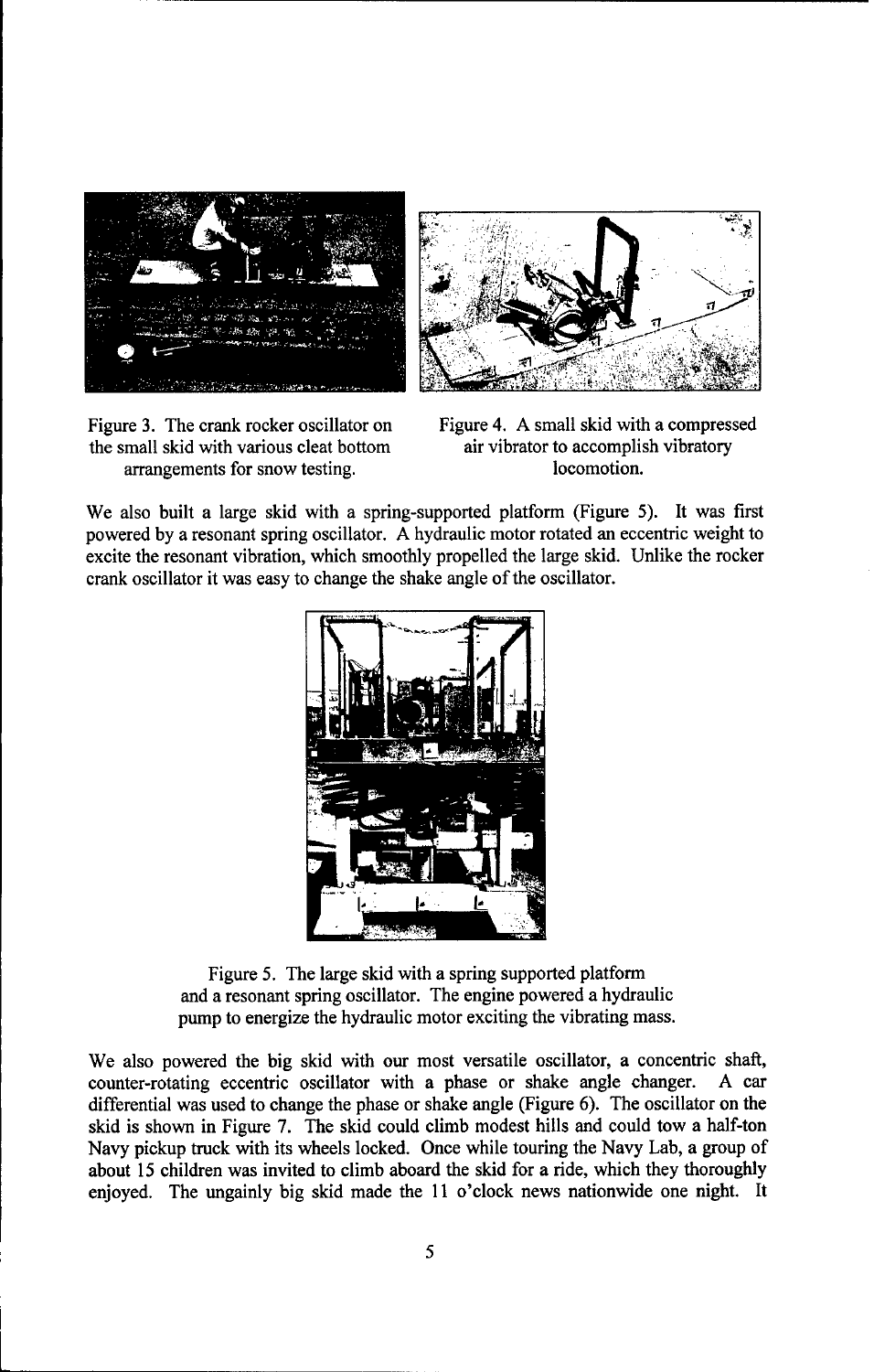always attracted attention as we drove it around the compound. Even though it had only one oscillator it could be slowly steered or turned by shifting your weight to the desired turning direction.



Figure 6. The concentric shaft counter Figure 7. The large skid with the rotating oscillator. The center weight turns concentric counter rotating in the opposite of the two outer weights.  $\qquad \qquad$  oscillator The drive shaft coming out of the differential is for changing the shake angle.



We called one of the uses we proposed for the technology, the Beach and Launch Unit. The concept was to provide Marine landing craft with capabilities of assured satisfactory beaching, subsequent relaunch, limited land locomotion, and broach recovery. We were able to demonstrate the first three. Anti-broach capability was to be provided by two independently controllable reciprocators, mounted outboard on the boat. We proposed to develop a large free piston engine (Figure 8) to power a landing craft up the beach and back it down back into the surf. A drawing of the free piston engines installed in the boat is shown in Figure 9. To develop this amphibious use, we mounted our concentric counter-rotating oscillator in a small Marine Corps Logistic Support Boat. The boat was 20 ft long and 7-1/2 feet wide; it weighed 1,350 lbs. The bottom is double-v shaped and the deck was flat; a substantial foam filled cavity laid between the deck and the hull bottom. We dug a small pond and lined it with plastic for testing; a beach was at one end. Figure 10 shows the boat coming out of the pond. Our third author became proficient driving that boat in and out of the pond at will. To demonstrate the beauty of the free piston engine concept, we mounted our air vibrator in a smaller boat and our third author is shown driving that boat out of the water in Figure 11. Testing in the actual surf didn't work as well, and the air cushion vehicle came along and solved the problem better than we could. We ran out of funds before we could master the technique.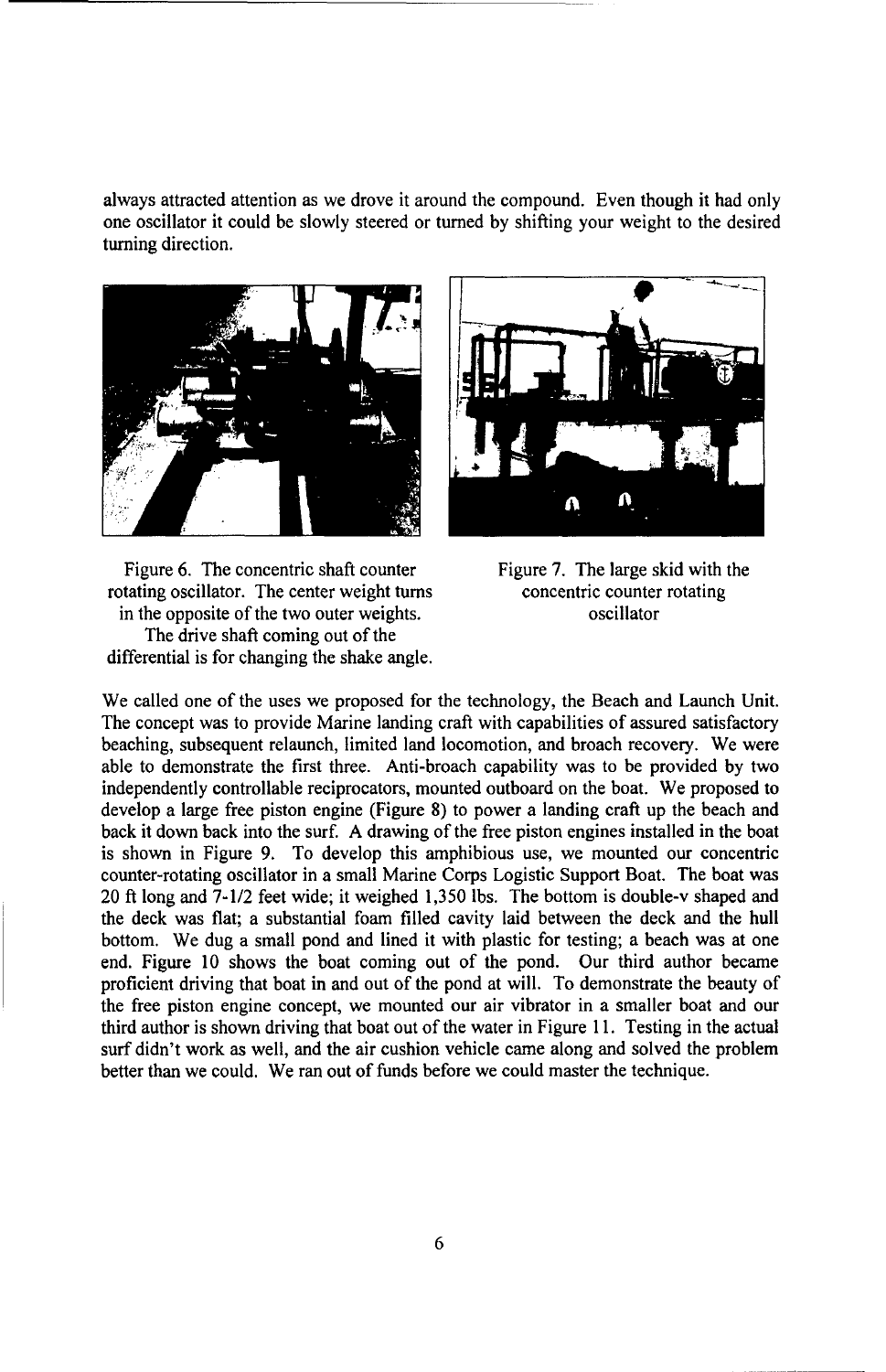

Figure 8. The free piston engine concept Figure **9.** The vibratory locomotion free for use with the Beach and Launch Unit piston engines installed in a landing and the bulldozer thrust doubler. craft.



Figure 10. The vibratory locomotion boat Figure 11. The compressed air emerging from the pond up onto the beach. vibrator installed in a small boat





climbing up the beach. The long rod held by the operator is used to change the shake angle.

The final problem we attacked with our solution was doubling the drawbar of a bulldozer. A tractor can only pull with a force equal to the product of its weight and the coefficient of friction. It is easy to show that the peak pulling force of a vibratory locomotion vehicle is twice this value. Figure 12 shows what we believe to be the largest concentric counter rotating weights ever built. They could shuffle that 12,500-pound tractor through the dirt and definitely pull with a peak force twice its weight. Figure 13 shows a close up of the small weights, which were actually used to document the thrust doubling. Again, we had hoped to be able to develop the free piston oscillator for use on the Doubler in place of the dangerous counter rotating weights.

Figure 14 shows the artist's concept drawing we used to try to convince our sponsors to procede.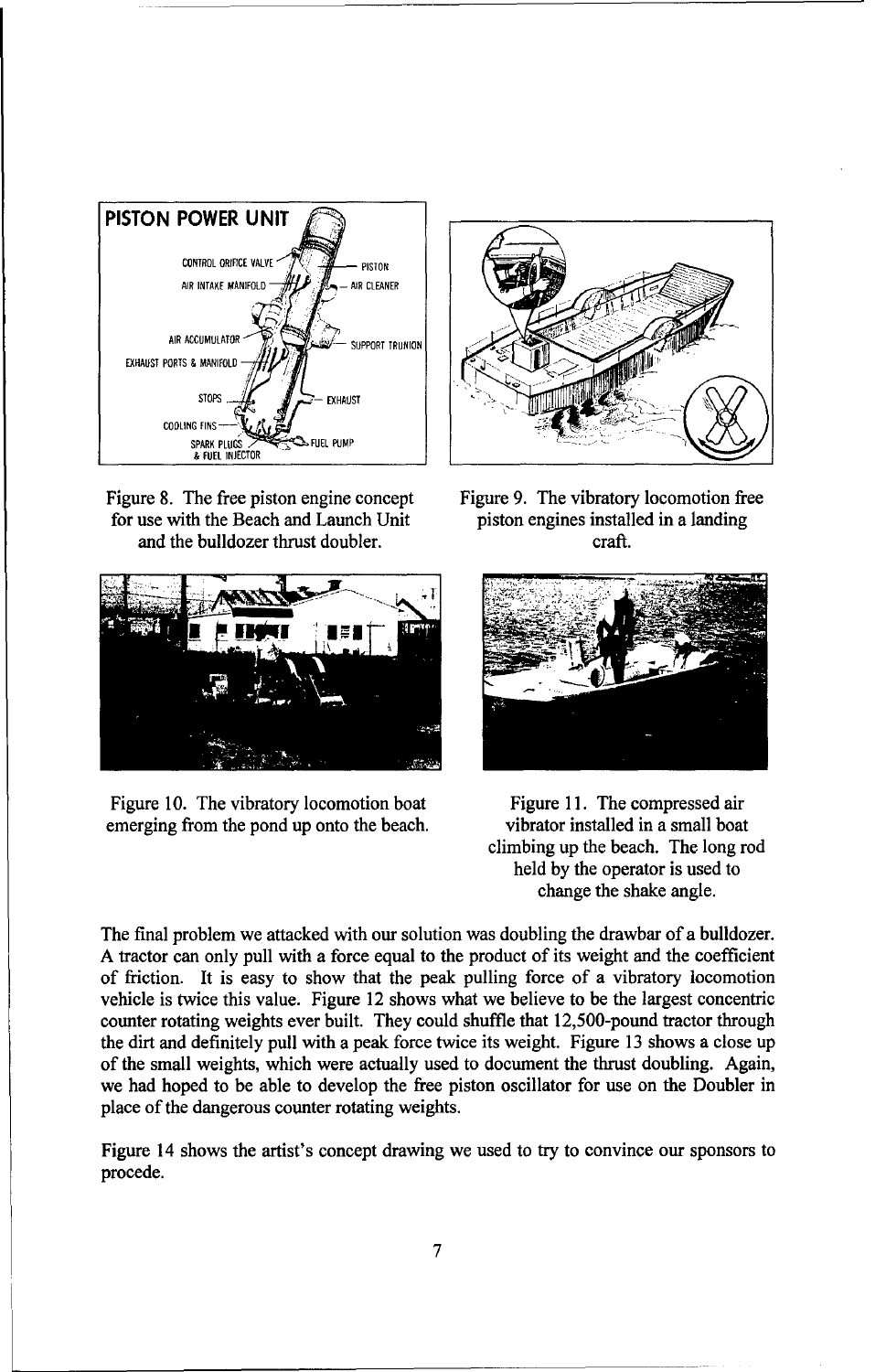

Figure 12. A drawbar pull test of the bulldozer with the largest set of weights.



Figure 13. A close up of the small Figure 14. Concept drawing of free

# THE THEORY SUMMARY:



weights on the bulldozer. piston engines on a bulldozer to accomplish thrust doubling.

**A** theoretical explanation of the solution of the piece-wise linear differential equations involved in vibratory locomotion is given in Reference [2]. The solutions involved stability and had to be computed for a wide variety of non dimensional operating conditions. The results of those computations are given in a solution value map that yields the nondimensionalized step size or the net forward advance per cycle of mass oscillation for all anticipated operating conditions. Conceptually, everything but the vibrating mass is considered attached to a skid of mass  $m_1$ . The skid can slide over a terrain inclined to the horizontal amount,  $\beta$ , with a coefficient of friction,  $\mu$ . A mass m<sub>2</sub> is vibrated sinusoidally with amplitude, a, and frequency  $\omega$  in radians per unit time, in a straight line inclined to the skid at angle,  $\alpha$ , as shown in Figure 15. The motion of m<sub>2</sub> with respect to  $m_1$  is taken to be:

 $z = a \sin \omega t$  (1)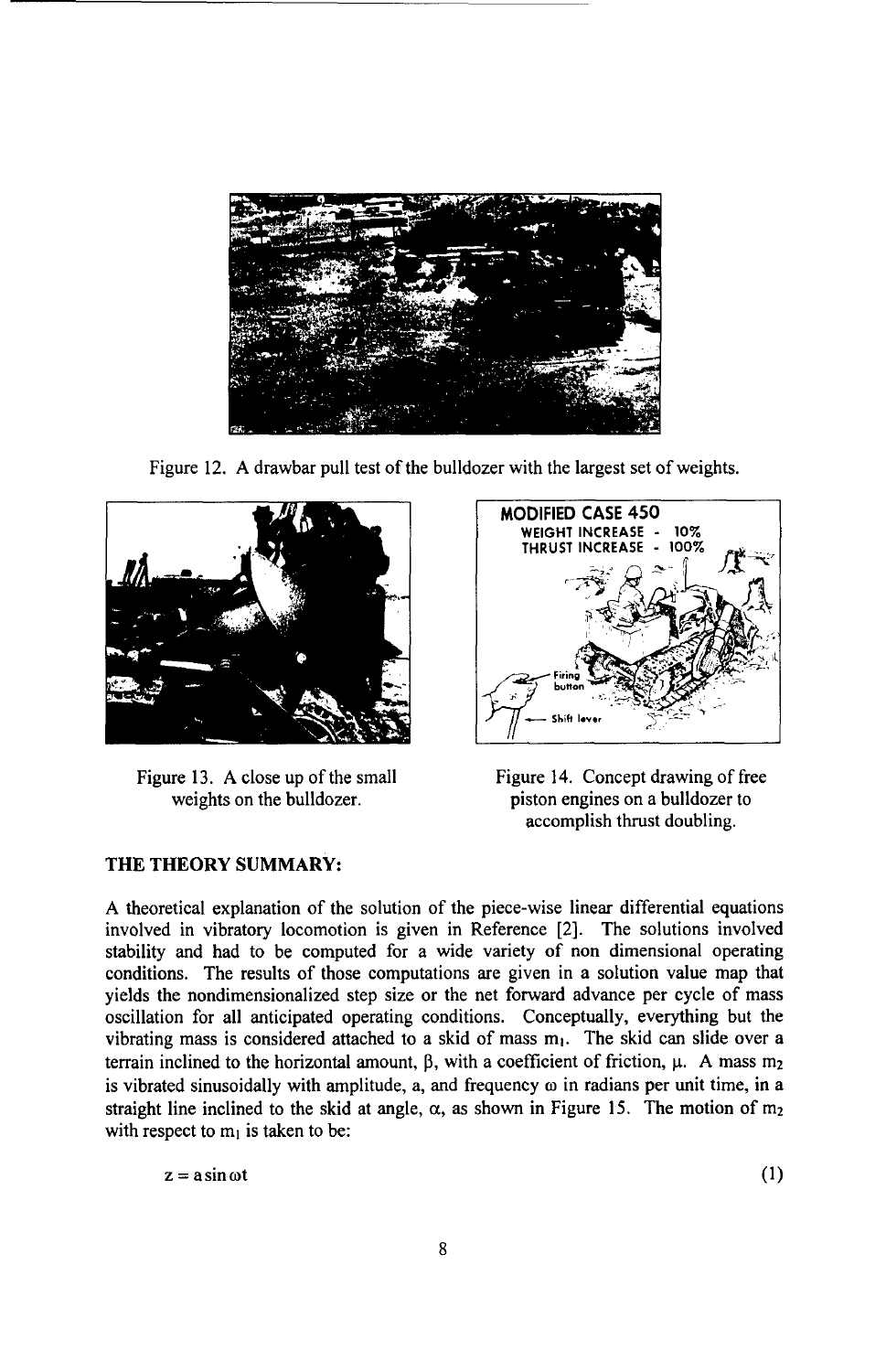

Figure 15. The theoretical model, the coordinate system and the angles.

The intensity or vibration amplitude, A, is given by:

$$
A = \frac{a\omega^2 \sin \alpha}{g \cos \beta} \tag{2}
$$

where, g, is the acceleration of gravity. The relative mass, M, is given by:

$$
M = \frac{m_2}{m_1 + m_2} = \frac{w_2}{w_1 + w_2}
$$
 (3)

Shuffling mode vibratory locomotion takes place when the following two conditions are met:

$$
MA \le 1.0 \tag{4a}
$$

$$
\phi MA > 1.0 \tag{4h}
$$

where:

$$
\phi = \frac{\mu + \cot \alpha}{\mu + \tan \beta} \tag{5}
$$

When  $m_2$  is vibrated such that  $MA > 1$ ., small flights occur once per cycle so long as:

$$
MA > \sqrt{\pi^2 + 1} \approx 3.297\tag{6}
$$

Beyond this limit the motion cannot be once per rev periodic.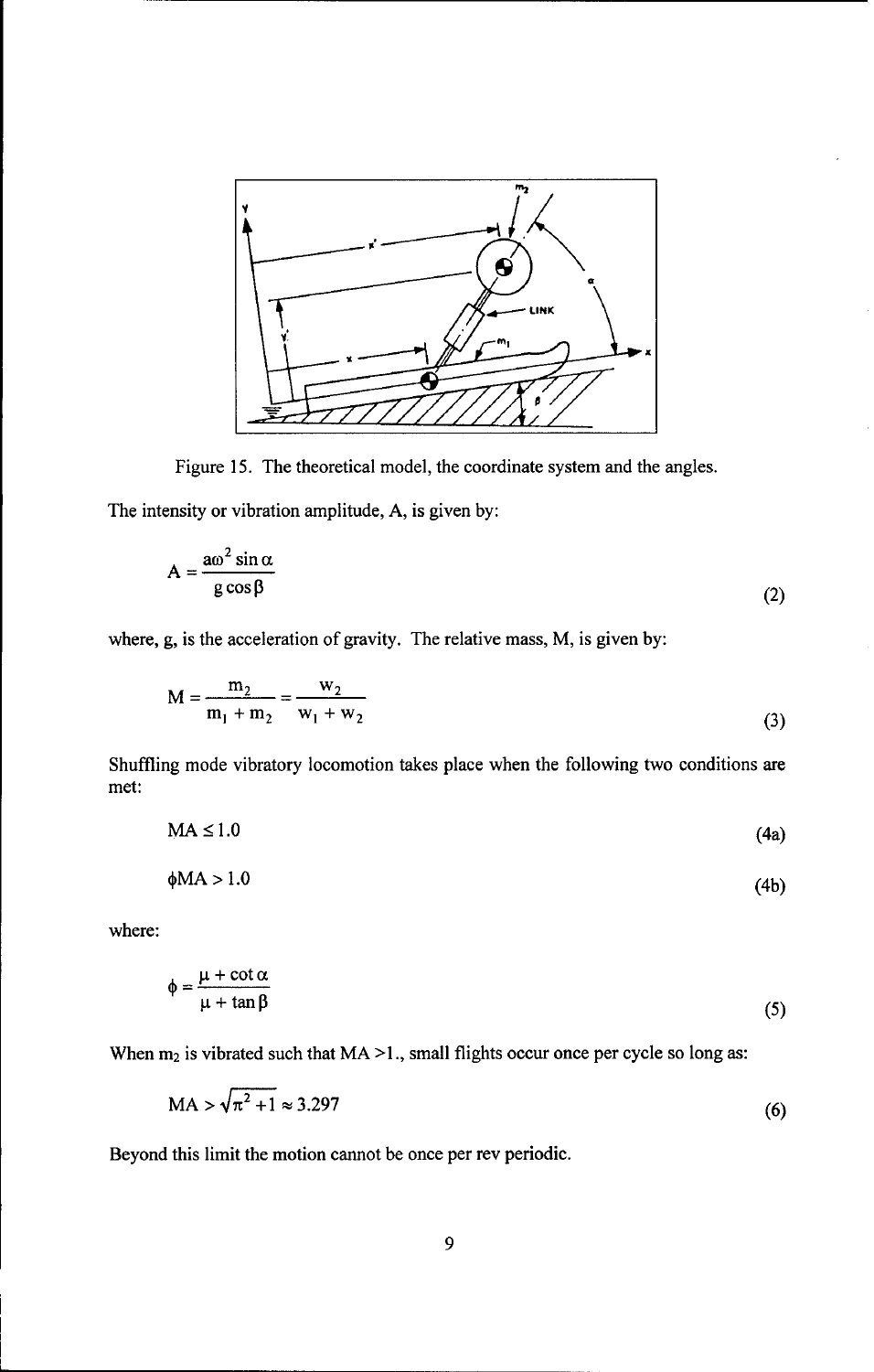The value of MA, if greater than one, yields three times of flight and impact [2]. It distinguishes a compactor from a vibratory locomotion vehicle. Compactors require a flight to develop an impact and thus must operate such that the flight occupies a substantial portion of the cycle; minimum values of MA are about 1.5 for compactors, with most operating close to MA= 3.0. In contrast, vibratory locomotion vehicles are not built to suffer such impacts; in fact they operate 90% of the time at values of MA less than unity. The highest drawbar pull is obtained with MA < **1.** Thus devices with MA **>** 1 are compactors and devices with MA < 1.1 are the subject of vibratory locomotion.

To compute to the cyclic advance for any set of operating conditions from the solutions map in Reference [2] you need:

$$
\psi = (\mu + \tan \beta) \sin \alpha \tag{7}
$$

Then for values of MA and  $\phi$ , the design chart gives the value of  $S/(\psi M)$ . From the computed values of  $\psi$  and M, calculate s, where:

$$
s = aS \tag{8}
$$

and "s" is the actual net displacement for each cycle of oscillation. The average velocity will be the product of the step size, s, and the frequency in cycles rather than radians per unit time, then:

$$
v = sf,
$$

#### SIMPLIFIED **DESIGN:**

If a device works on level ground, it will easily go down hill, and will climb uphill to a certain extent, so at first, we only consider level operation. You will have to fabricate a more complicated oscillator that can conveniently vary its shake angle to be able to climb uphill better. The hardware we built took such a beating when we "flew" it, that we seldom ran it that hard. Therefore, we only designed it to a maximum condition of MA = **1,** which means that at the peak of the stroke, the weights are just lifting the full vehicle weight. Since this occurs for just an instant, no flight occurs. We make one further simplification for design; the theory gives a minimum shake angle for which no back slide can occur. This is probably the most efficient shake angle, for no power is wasted in backward sliding and yet the shake direction is leaning forward as much as possible to tend to the largest step possible without any back slide. Given these conditions for design (level terrain or  $\beta = 0$ , minimum shake angle for no back slide,  $MA = 1$ ), the simplified procedes as follows. With MA = 1, and  $\beta = 0$ , Equation (27a) from Reference [1] gives the limiting condition for no back slide to be  $\phi = 3$ . Using this value and  $\beta = 0$ , in Equation (5), the shake angle must be:

$$
\tan \alpha = \frac{1}{2\mu} \tag{10}
$$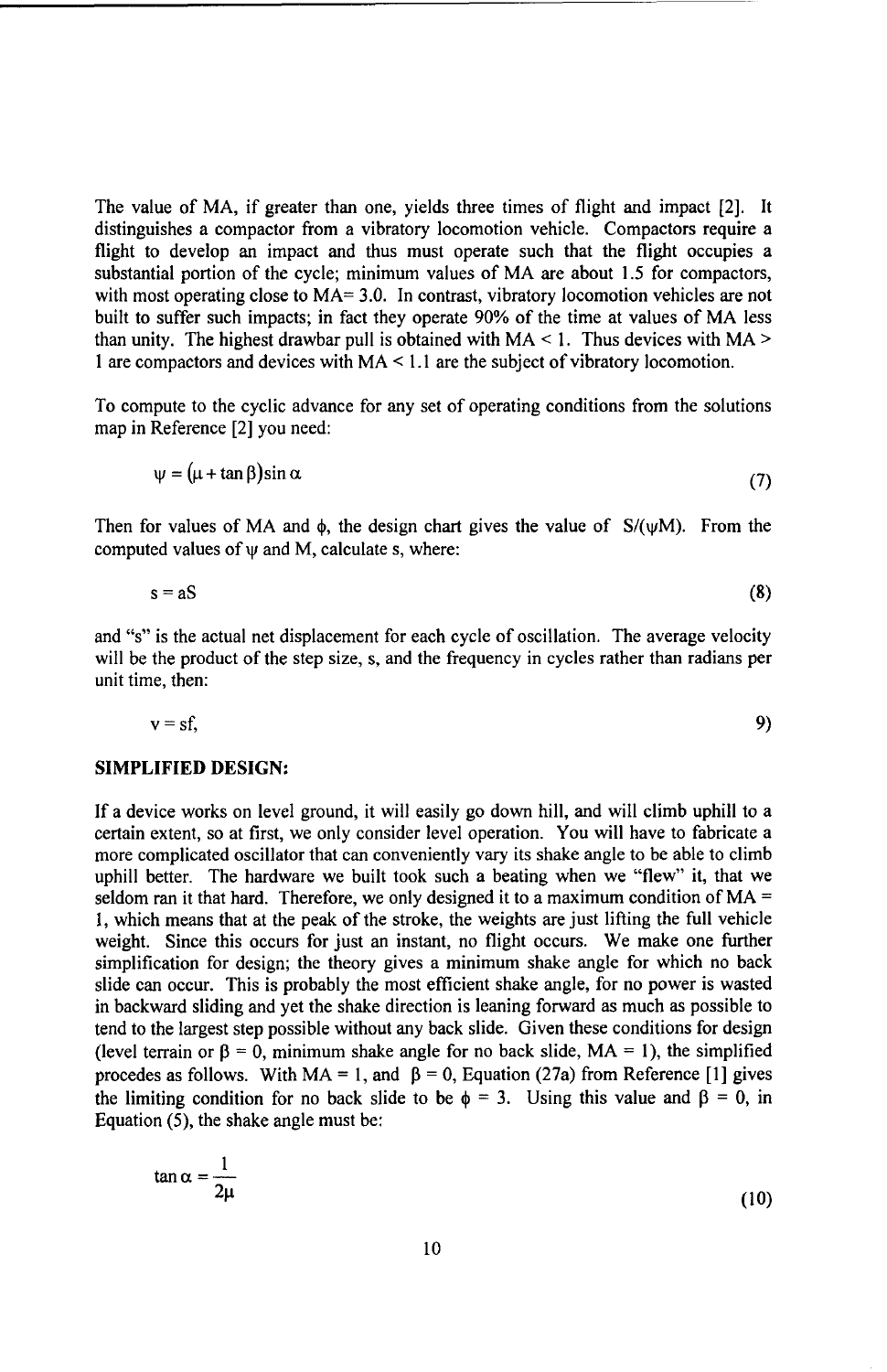Proceeding to the design chart in Reference [21, the design parameter S/PM, is obtained for the values  $\phi = 3$ , and  $MA = 1$ , to be:

$$
\frac{\text{S}}{\text{YM}} = 7.11\tag{11}
$$

S and  $\Psi$  are (for  $\beta = 0$ )

 $S = \frac{s}{a}$ , and  $a$ , and  $(12)$ 

$$
\Psi = \mu \sin \alpha \tag{13}
$$

where "s" is the length of a single step.

Using Equations (12), and (13) in (11) yields:

 $s = 7.11$ Ma $\mu$  sin  $\alpha$  (14)

For MA equal unity, and  $\beta = 0$ , Equation (2) yields:

$$
M = \frac{g}{a\omega^2 \sin \alpha} \tag{15}
$$

Frequency in cycles per unit time is related to  $\omega$  by  $2\pi f = \omega$ ; using this and Equation (15) in (14) we finally obtain:

$$
s = 7.11 \frac{\mu g}{(2\pi f)^2}
$$
 (16)

Taking  $g = 32.17$  ft/sec<sup>2</sup> this becomes:

$$
s = 69.53 \frac{\mu}{f^2}
$$
 (17)

where "s" is in inches and *"f'* is in Hz (cycles per sec.). For a surprisingly common number of situations, 0.5 is a good value to take for the coefficient of friction (e.g., timbers on sand, loose earth, wood on pavement), and for this case (10) becomes:

$$
s = \frac{34.77}{f^2}
$$
 (18)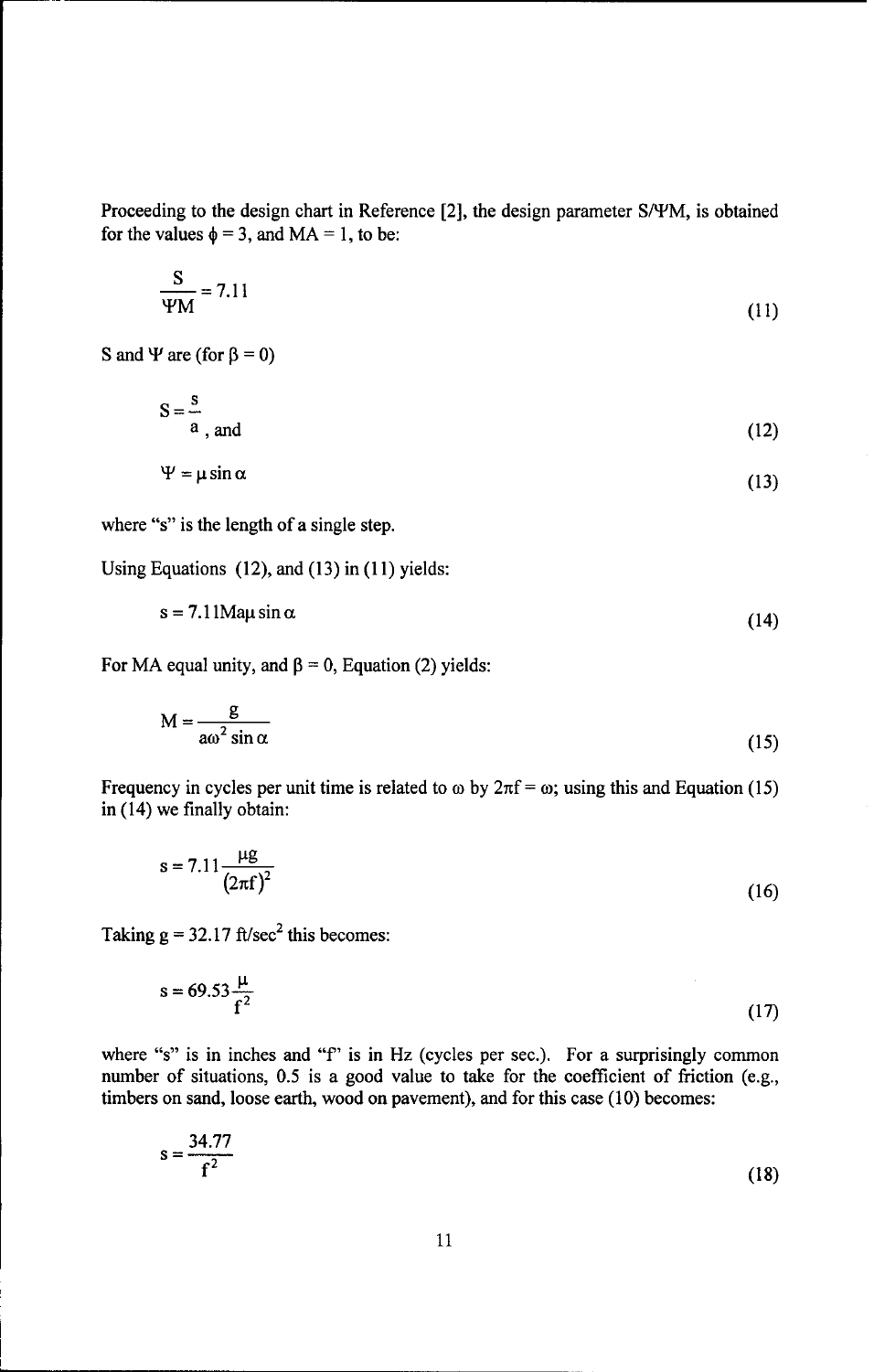where again "s" is in inches and f is in Hertz. The velocity of the skid is the step size times the number of steps per unit time or the frequency, thus Equation (17) yields

$$
v = 69.53 \frac{\mu}{f},\tag{19}
$$

and Equation (18) becomes:

 $v = 34.77 / f$  (20)

where, once more, "v" is in inches per second and **"f'** in Hz. The above is a striking result; the step, size only depends on frequency. The lower the frequency the larger the step size and the velocity. Unfortunately very low frequencies cost a great deal and high frequencies are cheap.

So, the way you design is by selecting a step size, velocity and frequency from Equations (17) or (18). Using the design friction coefficient, the shake angle is selected from Equation (3), and then a trade-off between heavy weights,  $m_2$  and a short shake amplitude, a, ensues. Sometimes the resulting oscillator size is too big for the skid to be moved, so you relax your requirement for so great a velocity, increase the frequency, and try again.

Only a few power calculations have been made, but these indicate 60 to 75% of the theoretical power to drag the skid at the design velocity. Therefore, we suggest that, since one does not want to attempt hardware with insufficient power that a good design criteria is to have the full theoretical power available to drive the weights. The theoretical power is the product of the force and the velocity; the force is the product of the coefficient of friction and the total weight,  $W_t$ , and the velocity is given by Equation (12), thus:

$$
P = 69.53 \frac{\mu^2 W_t}{f}
$$
 (21)

where "P" is in in-lbs/.sec,  $W_t$  in lbs, and "f" in Hz. Converting the above to the units, Hp, gives:

$$
P = 0.0153 \frac{\mu^2 W_t}{f}
$$
 (22)

When  $\mu$  has the common value 0.5, the above becomes:

$$
P = 0.002634 \frac{W_t}{f}
$$
 (23)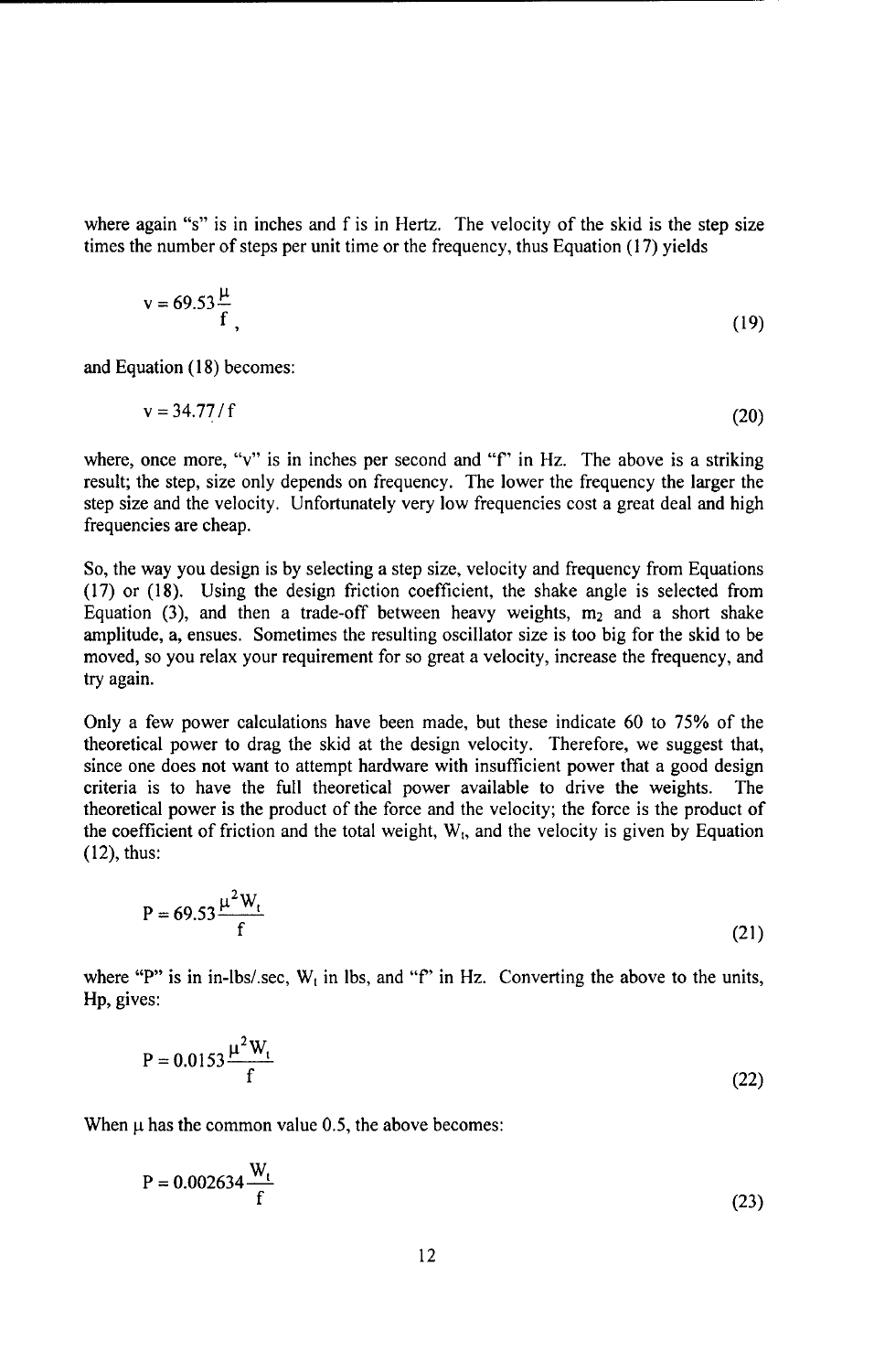where  $W_t$  is in lbs and "f" is in Hz, and "P" is in horsepower.

The above summarizes the simplified design. It is interesting to use the above to design an oscillator for the LCM-8. The LCM-8 is a 74 ft long landing craft that weights 250,000 lbs fully loaded; it is powered by two 325 Hp diesel engines. Assume we want it to crawl across the beach with 2.5 inch steps. Taking the friction coefficient to be 0.5, Equation (17) yields the frequency to be 3.75 Hz. With  $\mu$  = 0.5, Equation (10) gives the shake angle to be  $45^{\circ}$ : Equation (20) yields the velocity to be 9.27 inches per second. Equation (23), indicates that the power required to drive the weights will be about 176 Hp. The hull of the boat is about 9 ft deep with quite straight sides. Assume we might fit two sets of counter-rotating weights, one on each side, about amidships, each set having two weights as we did with the doubler. The distance, A, is the distance from the axis of the weight out to its center of gravity; this is assumed to be 40 inches in Equation (2) which yields an "A" of 40.7. The product MA must equal unity, so  $M = 0.0246$ . Substituting this value into Equation (3), with  $m_1$  equal to 250,000 lbs one computes  $m_2$ equal to 6,297 lbs. Since there are to be four weights, each must weigh 1,574 lbs. Such a weight with a 4-ft outside radius can easily be cut from 4-inch steel plate.

There would still be many design problems to solve. The weights would have to be synchronized because if one lifts while the other pushes down, nothing happens. The two weights synchronized would not permit any directional control. The only present conception is by varying the shake angle of one of the two sets; one could be pulling forward while the other was pulling backward. As can be imagined, such large weights have a good deal of energy stored in them when up to speed; it would take a great deal of power to bring them up to speed fast and thereby offer quick response. It is our feeling that counter-rotating weights could be developed into an acceptable system, but we are unsure. That the boat would come out of the water and walk on the sand, there is no question; the only question would be concerning the clumsiness and responsiveness of such a system. It would have to be built and tried for an accurate answer.

## **CONCLUSION:**

To our knowledge, no one, with the exception of us, has ever built any of these. Two articles were published attempting to extend our analyses [3], [4]. The first author of this paper has copies of Reference [2] and can provide a limited number of them. The Technical Information Center at the Naval Facilities Engineering Service Center, 1100 **<sup>2</sup> 3rd** Avenue, Port Hueneme, California, 93043-4370, can provide copies of References [5] and [6]. If you consider applying the technology and have questions, the first author can be reached at hagaberson@att.net

### **ACKNOWLEDGEMENT:**

Those marvelous drawings of our concepts for applying vibratory locomotion were drawn by Dan Nunez of Oxnard, California, an artist now retired like the rest of the authors from the Naval Civil Engineering Laboratory.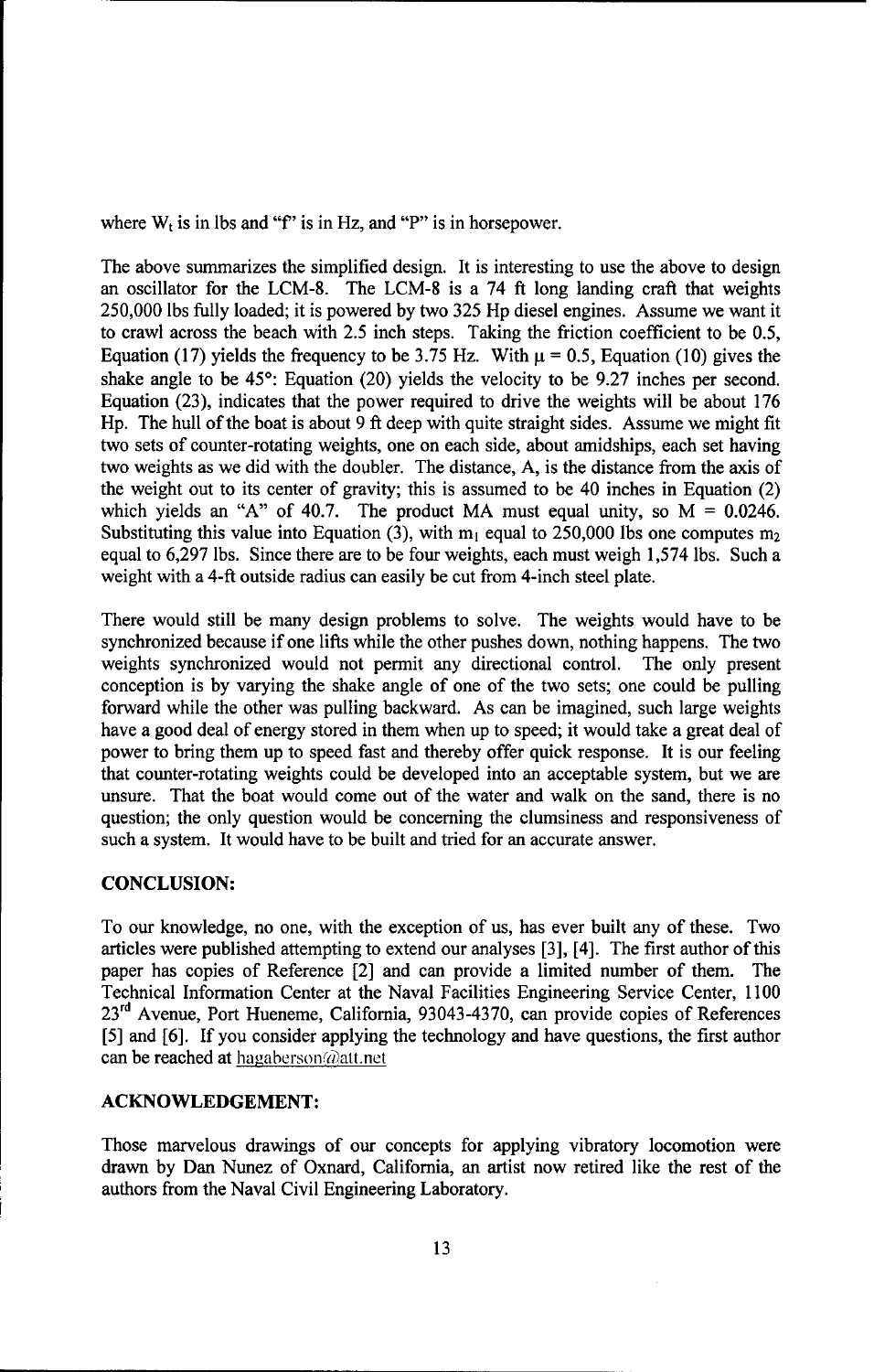## REFERENCES:

1. Gaberson, H.A., "Vibratory Locomotion Means", U.S. Patent 3,916,704; issued 4 November 1975.

2. "Vibratory Locomotion," H. A. Gaberson and P. L. Stone 1974; Journal of Engineering for Industry, Transaction ASME v 96 Ser B n 2 May 1974 p 644-652. Also published as NCEL Technical Note N-1292, "Vibratory Locomotion," July 1973

3. Brower, W. B., "Analysis of the Vibra-Lo," J. Appl. Mech. ASME Series E. 40, 1138 (1973)

4. Sharma, R. S., "Analysis of the Vibra-Lo," Mechanism and Machine Theory, 1978, Vol 13, pp 109-212. Pergamon Press; Great Britain

5. "Vibratory Locomotion for Landing Craft," CEL Interim Report 63-76-4, July 1975.

6. "Doubling the Drawbar of Marine Corps Bulldozers," CEL Technical-Note N-1444, July 1976.